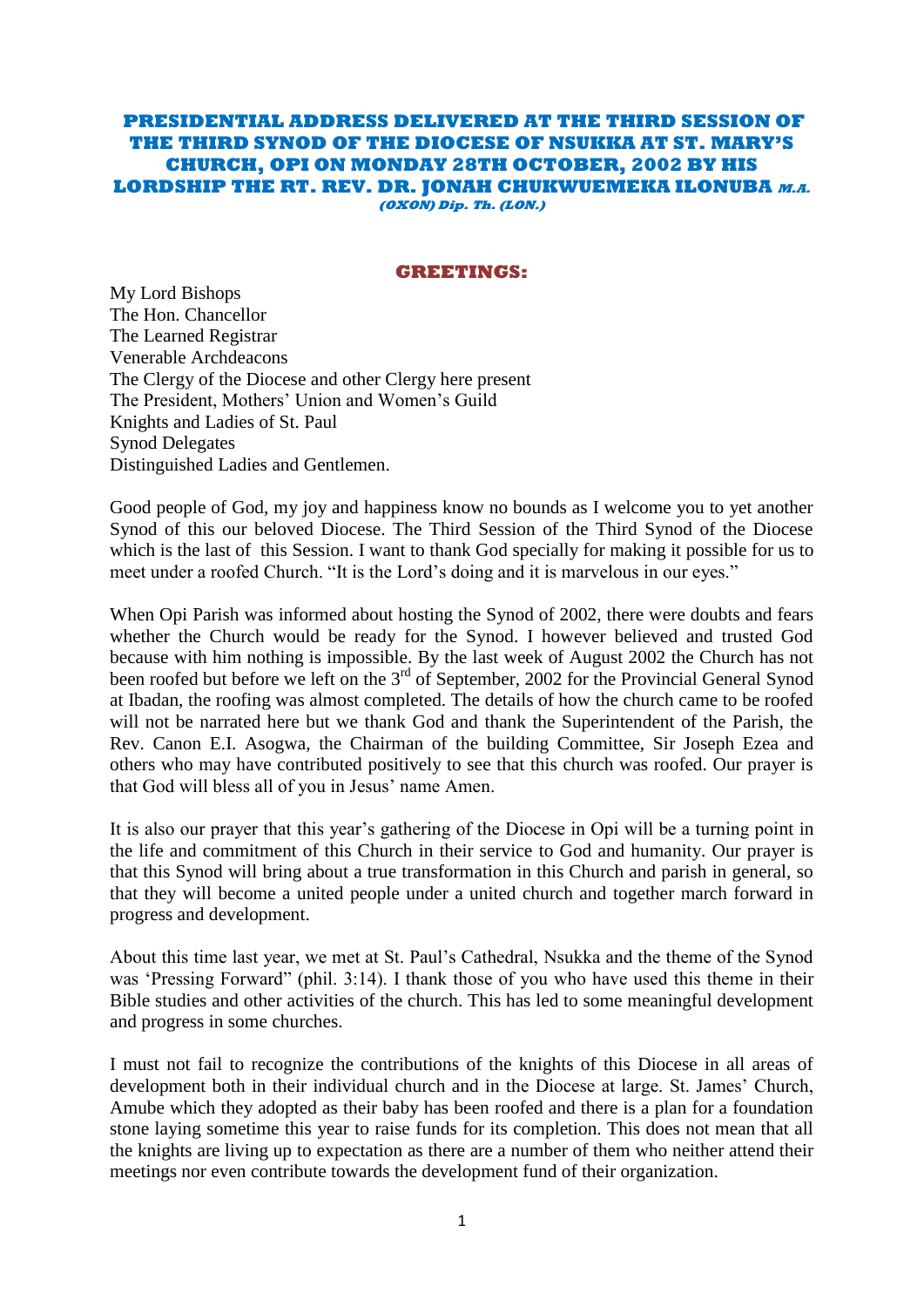Such people should re-examine themselves and the pledges and vows made during their investiture and initiation.

## **THE HOST PARISH**

We now have a short history of the coming of Christianity into Opi

## **(a) St. Mary's Church, Opi**

The C.M.S Church arrived in Opi in 1933 through the influence of Chief Ishiwu Abonyi Ugwuegede. Two teachers were sent to open up the church. They were Mr. B.A. Okeke Anyiwo and Mr. F.B. Onwujekwe. They lived in one of the houses within the compound of Late Ishiwu Abonyi Ugwuegede. Church services were organized within his palace (OBUAMA). Before long. Kindergarten classes were started for the children from the three quarters of Opi; Ibeku, Ogbozarra and Idi. Because the number of the congregation was small and slow in growth. Mr. Onwujekwe was transferred. The Church and School continued operating at the OBUAMA until Ishiwu Abonyi Ugwuegede donated a piece of land where the school and church exist today.

The people of Opi saw the coming of the MISSIONARIES to Opi as a way of development. The church was therefore built communally. It is of interest to note that those who built the church then were pagans. The church was built of mud walls. The roof was constructed of palm fronds and grass. Seats were constructed within the church hall by erecting dwarf mud walls (Okpo) measuring twelve inches wide, eighteen inches high and twelve feet long. Every Saturday, women rubbed these "Okpo" and floor with clay and water such that when they dry. People sat on these 'Okpo' confortably in their whites, coloured or Sunday bests without any speck of dust on them. The church then served as church and school.

At the completion of the church building, the teachers' house was also erected by the natives using the same materials. Therefore, the teacher moved into his house.

Some of the prominent people who played important roles in the establishment and growth of C.M.S. mission within Opi are Ishiwu Abonyi Ugwuegede, Abonyi Ugwuasogwa, Ugwuanyi Okenyi, Ugwu Alichi, uwu Onaiyi, Eze Nkpume, Ugwoke Eleje and Eleje Ugwuagbo.

Some prominent early converts were Abraham Abonyi, Jeremiah Agbo, Mike Nwenyi, Patrick Abonyi, Ugwuegede Jeremiah Okidigwe, Amos Ezea, Samuel Abonyi, Mary Agbo and Hannah Abonyi. The pupils then included the Rev. D.O. Nweze, Inspector Emmanuel Ekeja, Sir Godwin Abonyi Ugwuegede, Ben, Okadigwe, Igwe R.O. ikeoha and Josiah Ugwuolola.

Some of the prominent teachers included Mr. Emmanuel E. Ogenyi. He was at St. Philip"s Opi-Agu from 1939 to 1943 when he was transferred to St. Mary"s Opi-Uno. He remained at Opi-Uno till 1947 when the school was up-graded to Standard Five. He was both the headmaster and the catechist. He was also the group teacher incharge of other churches established at Umabo-Agu in (Eha-Alumona), Ekwegbe, Ohodo, Lejja and Ozalla.

By 1939 when the Second World Ward broke out, St. Mary"s Opi has reached Standard Two. Thereafter, those whose parents could afford it transferred to Standard Six at Nsukka. By 1947, St. Mary"s had five teachers including Mr. Ogenyi, Mr. Charles Aneke (now Rev. Charles Aneke), Mr. R.O. Ikeoha (Now the Igwe of Opi-Uno) and Mr. Bernard Mojekwu.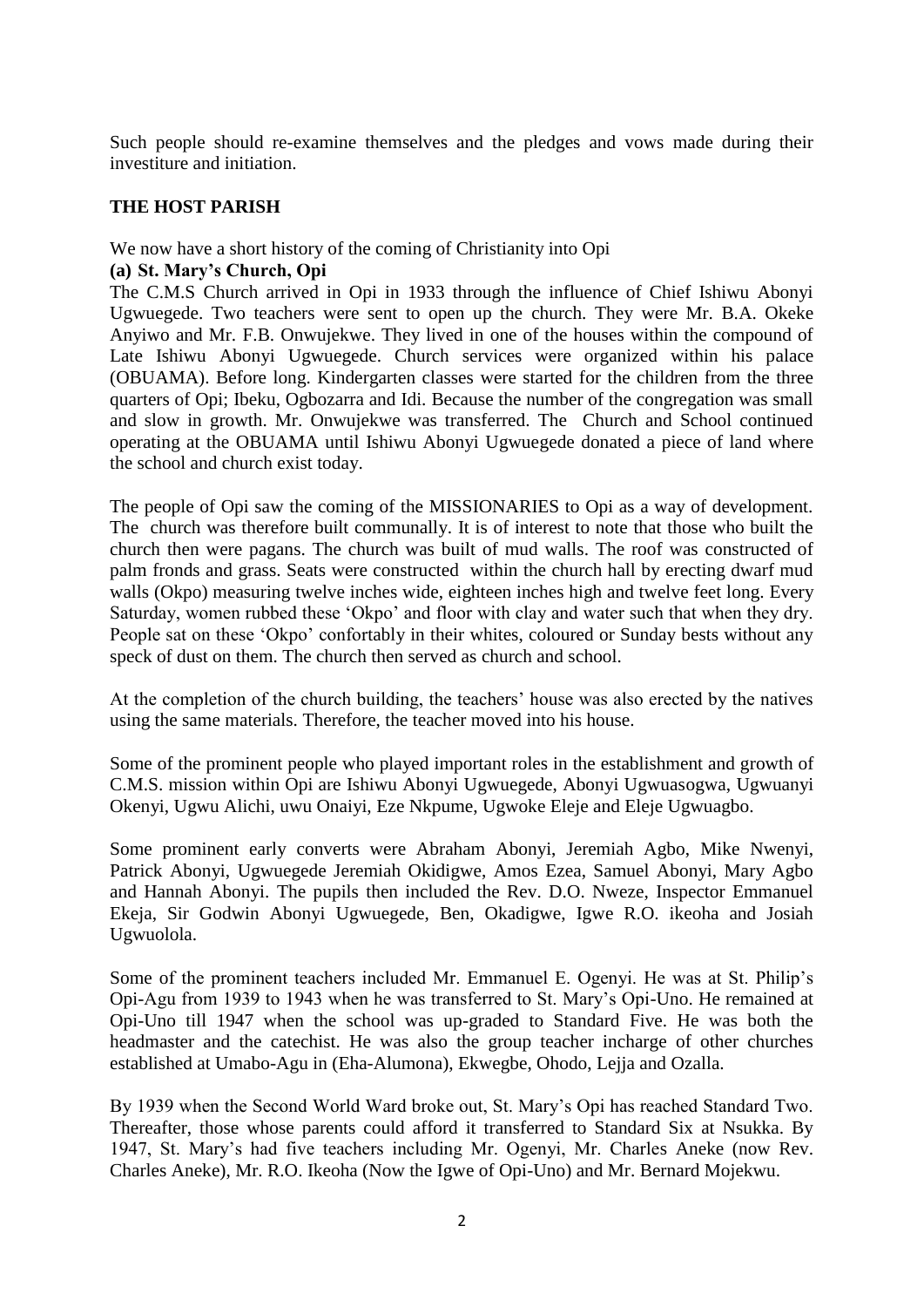St. Mary"s continued to grow with the addition of two permanent school buildings. This time they were build of stones, sandcrete block walls and corrugated roofing sheets. Again, the buildings were built through communal efforts. Some other teachers included Mr. Godwin Agbo, Fredrick Udebuluzor E. O Nwanja, Henry Eya, Sussy Onyeisi, etc.

The first priest posted to St. Mary"s Church, Opi was Rev. S. A. Eke followed by Rev. E. Onyiaene, the Rev. Canon G. E. Uvuka and Rev. Canon L. I Eze. Others were the Rev. Canon B. C.D. Diara, (former Nsukka Diocesan Synod Secretary) the Rev. Canon G.A. Ugorji (2000) and now the Rev. Canon E.I Asogwa (2002).

St. Mary"s Church, Opi has also grown in other dimensions. Five of her sons have been ordained priests. The first of the five has retired. He is the Rev. D. Nweze.

Others are all superintendents of parishes as follows: The Rev. Emmanuel Agbowo – Eha-Alumona, the Rev. Theophilus Ugwuishiwu – Ohodo, the Rev. Ernest Omeje – Adani, and the Rev. Joseph Agbo - Mgbuji

## **(b) St. Philip's Church Opi-Agu**

St. Philips' Opi-Agu was established in 1936 and the first church teacher was Mr. Iweka, followed by Mr. Emmanuel Ogenyi. The church was nurtured to maturity by Mr. Jonathan O. Edoga, a notable church and school teacher. The present church teacher is Mr. Ugwu Michael.

## **(c) Emmanuel Church, Idoha**

Emmanuel Church, Idoha was planted in 1988 by Late Rev. Emmanuel Onyiaene. Early converts were Mr. A. Isiani, mr. Ugwuegwu Nwali, Odo Mbialaka, Okechulwu Nwodo and Igbo Nwaonuoha. On August  $23^{rd}$ , 1992, the foundation stone of the permanent site was laid by the Ven. S.O. Ugwuanyi, the then Archdeacon of Nsukka. The knights of St. Paul"s Nsukka, roofed the building in year 2000. Sir Dr. Emenike A. Onwurah and family singlehandedly supplied all the benches used by worshippers in the church in 2002 till date.

The pioneer church teacher was Mr. Ernest Omeje (now Reverend) and the present church teacher is Mr. Godwin Agbo.

## **(d) St. Peter's Church, Idi**

This is a baby church, established in 1999 by the Rev. Canon G.E. Uvuka. They are still worshipping in a village hall but has almost completed the walling of their church building in a portion of land they bought directly opposite the village square. The present church teacher is Mr. Anthony Ezema

## **(e) St. Paul's Church, Ezi-Ukehe**

This is another baby church in the parish situated at Ukehe. Enemies are fighting daily against this baby church planted during the evangelistic campaign of the Rev. Canon B.C.D. Diara in the year 2000. We are yet to secure a piece for land to this baby church as her permanent site. The present church teacher there is Mr. M.U. Ike.

## **(f) C.M.S. Umunko**

A church has been planted at Umunko through the powerful ministration of the word of God and prayer in a four days crusade by the Rev. Canon E.I Asogwa organized by Opi Area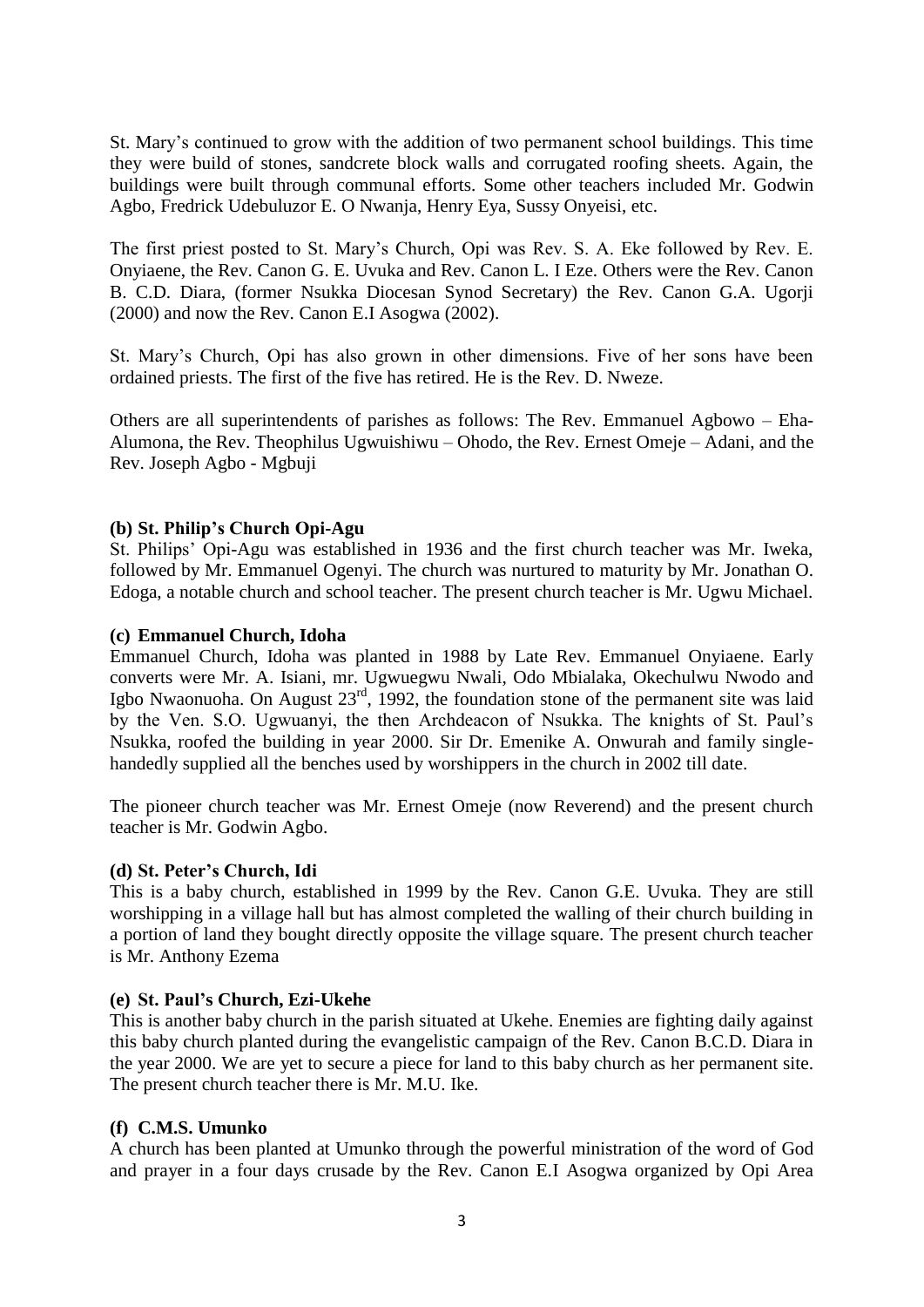EFAC, from  $6<sup>th</sup> - 9<sup>th</sup>$  June, 2002. Forty-one persons were converted (all youths between the ages of sixteen and twenty four). Twenty eight of them were baptized and all given free Gideon Bibles in a colourful service on  $9<sup>th</sup>$  June, 2002 held at the village square. By Sunday,  $23<sup>rd</sup>$  June, 2002, their number has risen to sixty three. It is our prayer that through our collective support and effort they will have a permanent site as their place of worship.

Opi Parish is one of the parishes that we look forward to in giving leadership in this Diocese. It is also our hope that they will think of something higher and not be satisfied with only a parish status.

## **THE GUEST PREACHER**

Let me at this point thank our guest preacher in this year's Synod. The Rt. Rev. Dr. Roland N.C. Nwosu and his amiable wife, E. Nwosu have been with us since Saturday evening. The Rt. Rev. Dr. Nwosu, I have no doubt, is well-known to many of you here. Rt. Rev. Dr. R.N.C. Nwosu is the retired Bishop of Asaba. He was among the pioneer clergymen of the then Enugu Diocese and served as its first Synod Secretary. An old student of DMGS, Trinity College, Umuahia and studied as an external student of the University of London. Between 1960 and 1963, he studied at the University of Nigeria, Nsukka for his B.A. degree in religion. He was awarded the D.D. (Honoris Causa) by marquis Giuseppe Scicluna International University Foundation.

We thank God for his inspiring and thought-provoking sermon and we hope that the challenges posed by the message will remain with us for sometime and inspire us to greater heights.

## **EVENTS SINCE AFTER THE LAST SYNOD**

## *1. Inauguration of Alor-Agu parish*

On Saturday,  $10^{th}$  November, 2001 the Alor-Agu Parish was inaugurated. We thank those who attended the ceremony, although it was observed that proper preparations were not made. Archdeacons are advised to see that future inaugurations will be organized only when the necessary requirements are put in place e.g. renovation of churches and parsonages where they are already in existence, building of new ones where there is none and provision of means of transport for a would-be superintendent.

## *2. Amufie Archdeaconry*

On Sunday, 25<sup>th</sup> November, 2001 Amufie Archdeaconry was inaugurated and Ven. John C. Onah inducted and collated as the first archdeacon.

We thank the people of Amufie for the work done in the parsonage which is a modern building. I believe that the electrical work has been completed by now. I also hope that the completion of the remaining part of the work will be done soonest. Thank God for all those that attended and supported the young Archdeaconry. Remain blessed in the name of Jesus.

## *3. Conferment of the Mother of Faith*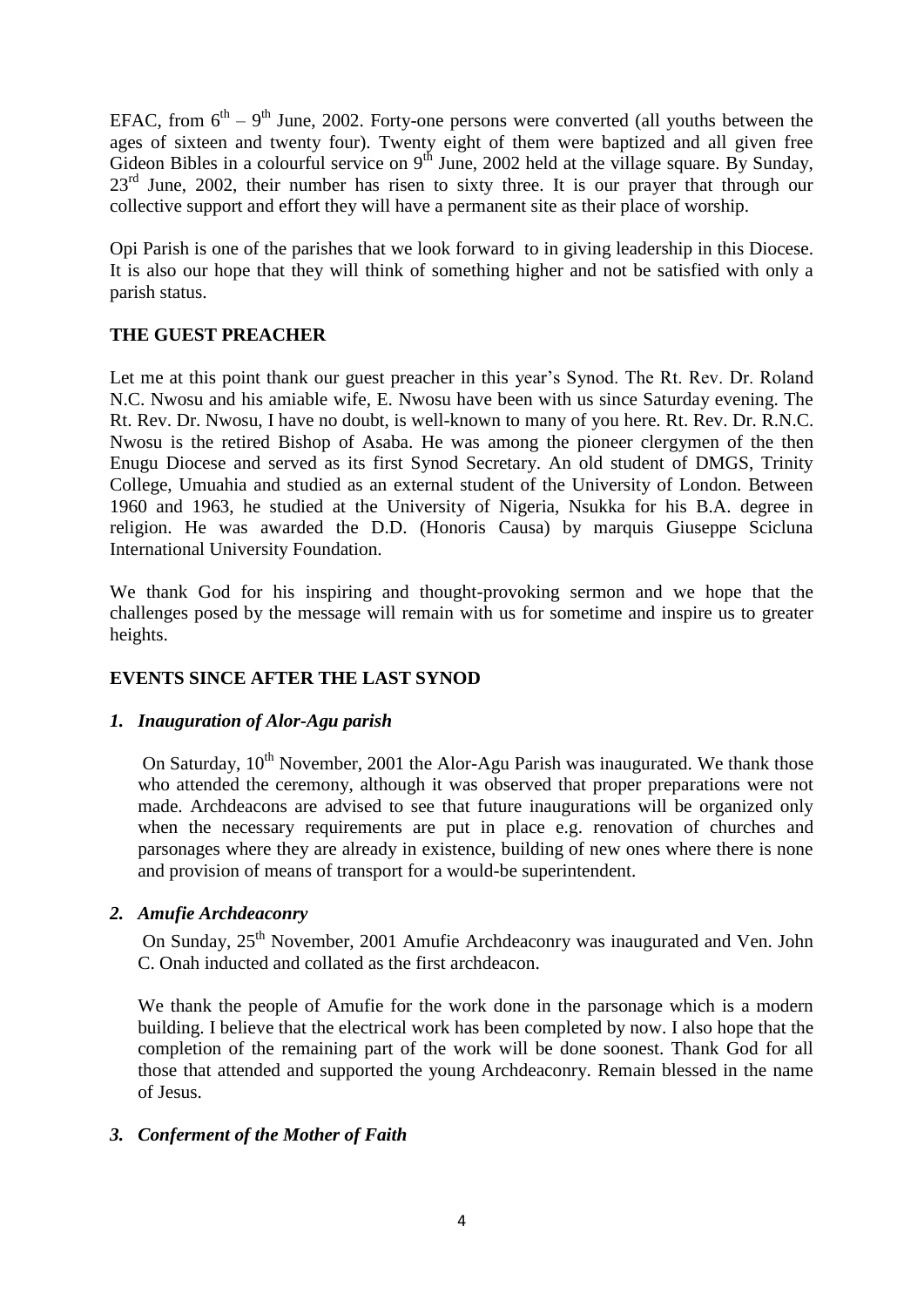On Saturday, 1<sup>st</sup> December, 2001 in a colourful service well-attended by a cross-section of people from all over the Diocese and beyond, 8 of our worthy mothers were conferred with "THE MOTHER OF FAITH" (Nne-Okwukwe) because of their exemplary life and faith in the things of God. You will recall that the preacher in that service was the Rt. Rev. Dr. R.N.C. Nwosu, the retired Bishop of Asaba, whom I approached to stand in for me when I thought that we would have left for Israel by then. Once more I thank him for accepting to come at such a short notice.

## *4. Diocesan Music Festival*

In an effort to improve the singing in our churches, we have been organizing Diocesan Singing Competitions and churches are placed in different categories where they compete. I thank those who have taken this seriously and have taken advantage of the music students in the university to come and coach their choirs. We have noticed the remarkable change this has made in some of our choirs and the members are happy for that.

On Saturday,  $8<sup>th</sup>$  December, 2001 we have the Music Festival and we thank the churches that attended and ask that defaulting churches will join in the next competition.

During the last Province II Council held at All Saints Cathedral, Egbu, the Council of Knights presented a paper in which they were requesting that the Anglican Church does not lose her heritage in the traditional Anglican way of worship in which many of them were brought up. They said and I quote, "Many of the adult members of the church are strongly attached to the original traditions in worship and get their satisfaction thereof. They are accustomed to and are in love with the order of service. (Mattins and Evensong) in the Book of Common Prayer with its canticles, the creed and psalms for chanting, and the melodious, rhythmic and enchanting hymns in Abu, and in the Hymns, "Ancient and Modern" that mean so much more to the adult generation than the choruses of the modern day worship."

"All that we are asking for is that those who still believe in the old liturgical order should be given a slot in the Sunday Service agenda."

Pastors have to take note of this as we have not introduced a new form of worship. While we are free to adapt to the wind of evangelical revivalism of our age, we are not permitted to throw over-board our own Order. Remember that at your ordination, you swear and say. "In public prayer and administration of the Sacraments, I will use only the form of service which are authorized or allowed by Canon."

## *5. Pilgrimage to the Holy Land*

The State Governor, Dr. Chimaroke Nnamani, nominated me as one of the Bishops to lead the Enugu State Christian pilgrims of the year 2001.

We were two Bishops, the Methodist Bishop of Ndoro, the Rt. Rev. Nnuonah and myself. We left for Israel on Friday, 14<sup>th</sup> December, 2001. We arrived Ben Gurion airport Tel-Aviv in the early hours of Saturday,  $15<sup>th</sup>$  December where our four guides were already waiting for us. Two coaches were arranged for pilgrims from Enugu State by Emmanuel Tours. We left for Nazareth and lodged at the Renaissance Hotel. On Sunday,  $16<sup>th</sup>$ December we travelled to Jerusalem, Monday,  $17<sup>th</sup>$  December we paid a courtesy call on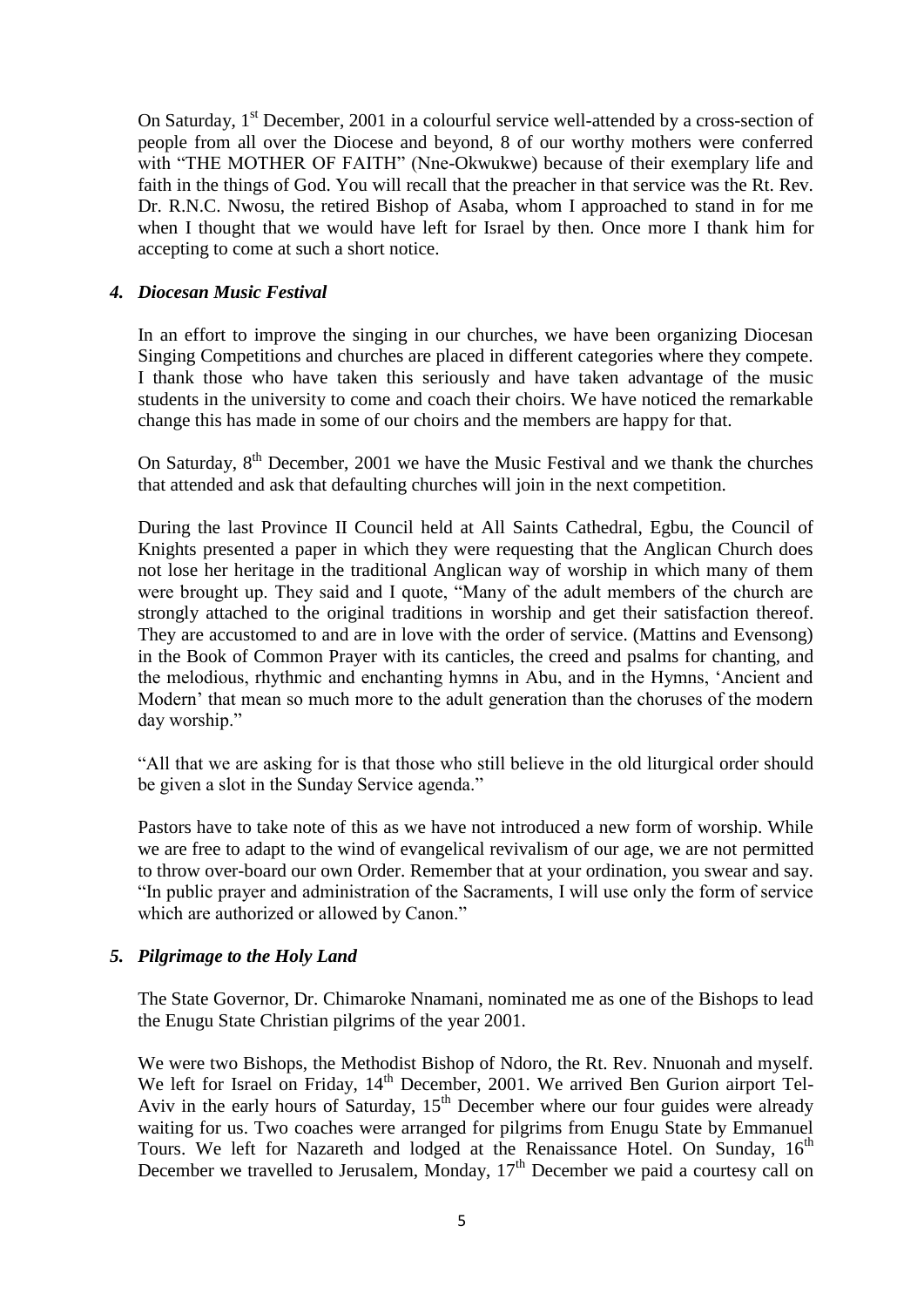the mayor of Jerusalem. Tuesday,  $18<sup>th</sup>$  we went to the wailing wall where people offer prayers to God. Christians are not allowed to put on their crosses there. If you have a cross, you put it inside your bag or pocket. We walked through the Via Delorosa – i.e. The way of the cross – saw the place of the crucifixion – the place of anointing before the burial and the burial place. We were shown where Simon of Cyrene took over the cross when Jesus could no longer walk and the two points at which he collapsed. We saw the place of the Jewish Holocaust where 6,000,000 Jews were killed by the Germans. One and half million of these being children. We then passed through the Damascus Gate.

On Wednesday, 19<sup>th</sup> December we left Jerusalem for the Dead Sea, passing the road to Ramalla (Yassar Arafat"s place). We arrived Eilat and the following day left for the Egyptian border. After the immigration check, we travelled along the Red Sea and lodged at St. Catherine's Hotel at the foot of Mount Sinai. At 2.00am on Friday, 21<sup>st</sup> December we started climbing Mount Sinai. It took a total of 5 hours before we could return to base.

On Saturday,  $22<sup>nd</sup>$  December we left Eilat for Tel-Aviv. On our way we stopped at Ben-Gurin"s place, we then went through Beersheba, Herbron, Lydda, Philistia-Emmaus, Joppa. We were shown Abraham"s Well and the Trade Tower of the Israel with 56 stories.

On Saturday,  $23<sup>rd</sup>$  we have a free day and organized our worship in the Hotel we were staying.

On Monday,  $24<sup>th</sup>$  December we left Israel for Nigeria, arriving Lagos at about 8.00pm. The following day, 25<sup>th</sup> December, Christmas Day, we finally came back to Enugu State arriving government house at 4.00pm. We thank God for granting us journey mercies. I thank you for your prayers for us while we were away and for the support given tome financially before we left for the pilgrimage. May God bless all of you in Jesus" name.

## *6. Conferment of Mother of Faith*

On Monday, 31<sup>st</sup> December, 2001 Mrs. Margaret Mgba-Okolo was conferred 'Mother of Faith' (Nne-Okwukwe) at St. Luke's Church, Nsukka. The three sons who are Knights of St. Paul pledged to payfor the cost of the German-flooring of the Church. We thank them for their contributions in seeing that St. Luke"s Church came to its present position. It is our prayer that God will help them fulfill this pledge before long as St. Luke"s Church may be the venue for the 2003 Ordination in July. We thank the priest in charge of the church and his wife for their effective ministry in the church.

## *7. Foundation Stone Laying*

On Sunday,  $7<sup>th</sup>$  April, 2002 we were at Okutu to lay the foundation stone of the church – St. Michael"s. We thank God for the attendance and the response from those who were present at the occasion.

(ii) On Sunday,  $5<sup>th</sup>$  may the foundation stone of St. Stephen's Church, Neke was also laid and we thank God that people are now responding to activities that make for development especially when it affects their home church. We thank God for the progress of work in Neke and it is our prayer that God will continue to strengthen them especially in their resolve to stamp out Odo cult in that area.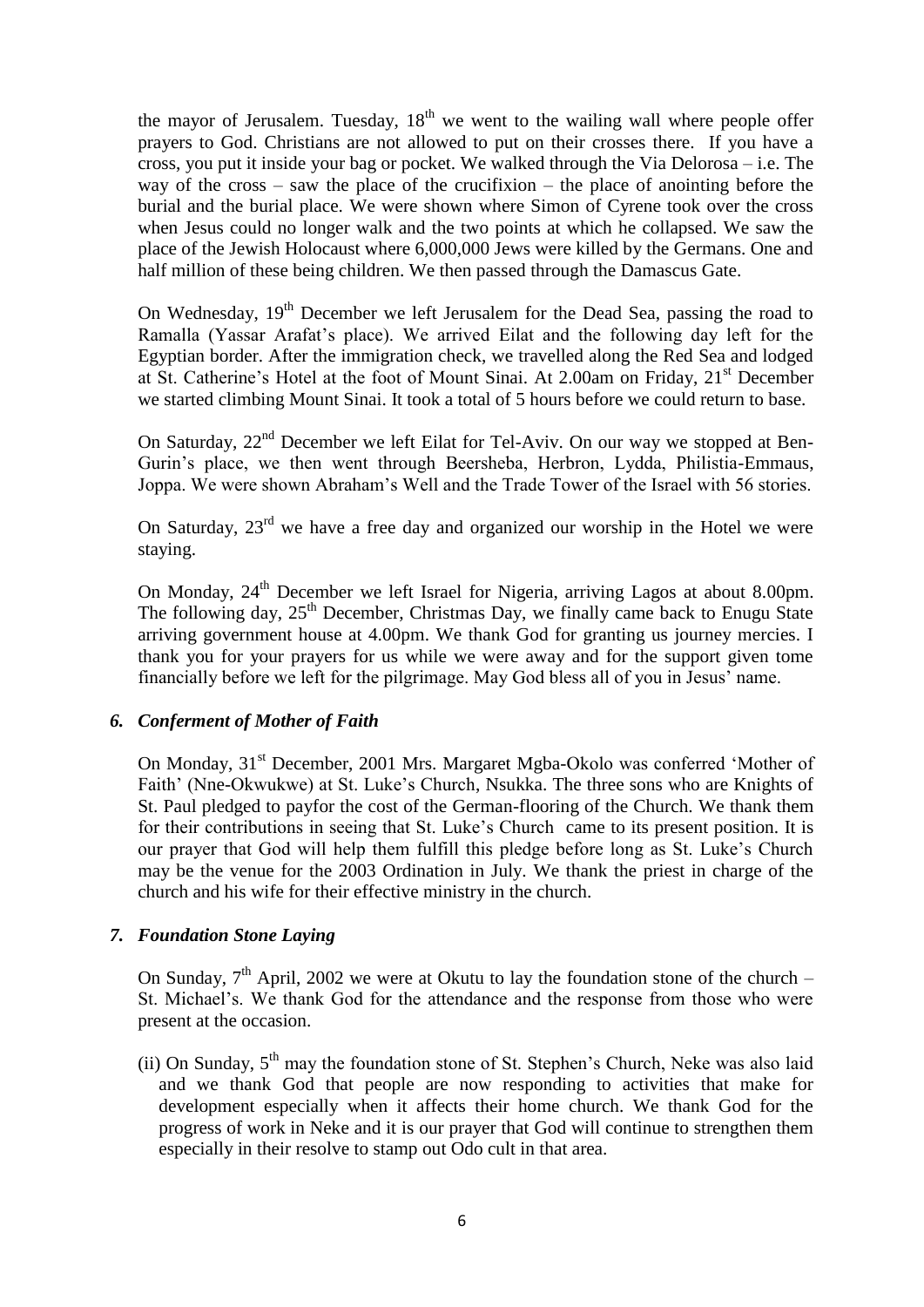## *8. Collation of Canons*

Six of our priests who were preferred cannons were collated and installed as Honorary Canons of the Cathedral on Sunday,  $21<sup>st</sup>$  April, 2002. They are the Rev. Can. S.C. Anioke, Rev. Canon G.C. Asadu, Canon N.S. Dimelu, Canon C.A. Onyechi, Canon E.E. Ugwu and Canon. J.C. Urama, continue to pray for them so that their lives and ministry will justify the confidence reposed on them.

## *9. Christian Fathers' Fellowship*

During the last Synod I announced my intension to introduce the Christian fathers' Fellowship in the Diocese as an umbrella for all Christian fathers to meet and assume their responsibility as leaders both in the home and the church.

The inauguration of Christian Fathers' Fellowship took place on Sunday, 12<sup>th</sup> May, 2002. Over 70 fathers were admitted into the Fellowship.

Subsequent admissions as indicated will be in our separate churches. Since then, we have admitted other fathers in Ozalla, Ohodo, Aku, and Uda Parishes. I therefore appeal that other parishes will educate their fathers on the need to belong to the Fellowship. The Diocesan co-ordinator and trainer of Christian fathers, the Ven. E.I Onah, is always available for your consultation.

# *10. Inauguration of 10th Anniversary Planning Committee*

During the last Diocesan Synod held at St. Paul"s Cathedral, Nsukka, it was agreed that a committee be set up to start planning for our 10<sup>th</sup> Anniversary Celebration in 2004. This committee was also inaugurated on Sunday,  $12<sup>th</sup>$  May, 2002 with the Chancellor, Sir Barrister Obiorah Nzewi, as the chairman. Other members apart from the Registrar, Sir Barrister F.I.N Ngwu, who by virtues of his position as a Diocesan Registrar is an exofficio member include:

The Ven. E.I Onah Sir Chike Ngwu The Ven. A.N.C Ogbochie Sir Engr. Dr. Ugo Nwoji Lady Promise R. Okonkwo Mr. Jonathan C. Onuh (Accountant) Sir Emma. C. Onah (Chairman, Diocesan Development Committee) Dr. (Mrs.) Ngozi Nnam The Rev. Canon G.U. Nnamani (Synod Secretary) Sir Dr. A.E. Onurah (President, Council of Knights) Sir Felix Amoke Sir Emma. Ogbonna Sir Dr. Emeka Enjere The Rev. Canon E.I Asogwa Mr. Gabriel Ajibo (Diocesan Youth Leader) The Ven. J.C. Onah Lady Dr. Florence O. Ezeudu Mrs. Lois Okeke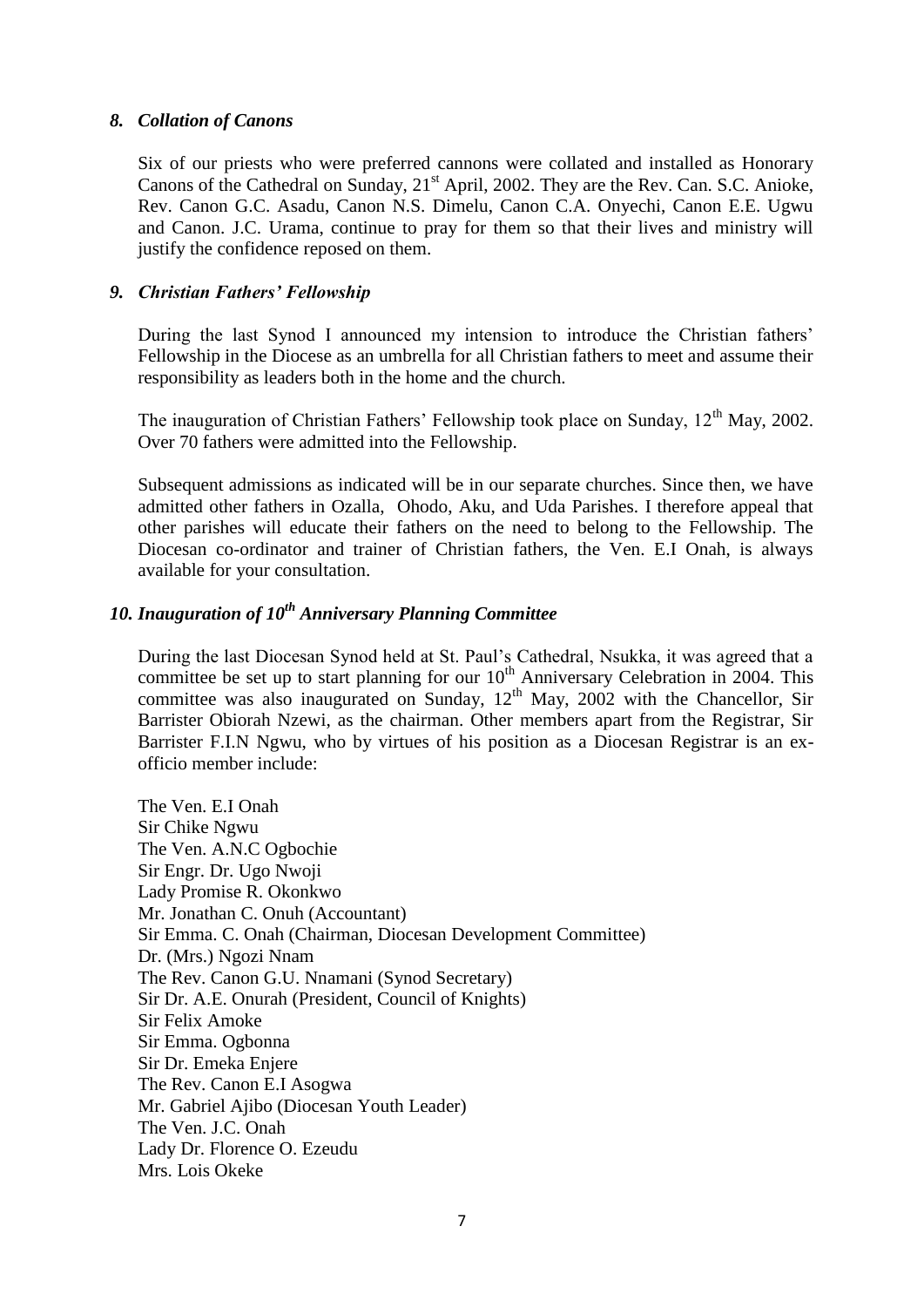Dame Selinah Ugwuoke-Adibua.

They were given the following terms of reference:

- 1. Powers to co-opt other members.
- 2. Sub-divide into sub-committees for effective grass-root planning
- 3. Draw up a programme of activities that will touch the number of archdeaconries that will be in existence by 2004
- 4. Plan for Diocesan Cloth for the celebration, T-shirts, caps, and other souvenirs.
- 5. Source for fund either by appeal, launching or levy, Reach out to Nsukka indigenes and friends of the Diocese, both within and outside the country.
- 6. Monitor the development/progress of the work in each archdeaconry to make sure that they have something to celebrate.
- 7. Suggest any other idea that will be of interest to the Diocese.

## *11. Fathers' Sunday, 16th June, 2002*

For this year"s Fathers" Sunday I decided to move away from the Cathedral to worship in another church. I went to St. Andrew"s Church, Ibagwa. On arrival, there was nothing to show that it was a Fathers" Sunday. Most of the fathers came late to the church. No formal procession by the fathers with their own choruses or songs. Lessons were read by clergymen as usual and the official wardens of the church did their work. Before the sermon however, I demanded that they sing some choruses by the fathers. They nevertheless donated a number of plastic chairs to mark the occasion. I know that St. Andrew"s, Ibagwa may not be the only culprit, but I have said this so that those who do not make the necessary preparations for these special services will take note.

## *12. Trinity Ordination*

The Trinity Ordination of the Diocese took place on Sunday,  $7<sup>th</sup>$  July, 2002. 7 deacons were ordained priests. They are:

The Rev. Okwuchukwu Ayogu The Rev. Joseph N. Chukwuma The Rev. Chiedu Ekpunobi The Rev. Christopher Okwor The Rev. Alphonsus Odo The Rev. Christian Nnadi The Rev. Clifford Ugwuanyi

Two deacons were also ordained The Rev. Ugochukwu Ofoezie and The Rev. Leonard Ukwueze.

We ask that you continue to pray for these ministers of God as they work in their respective churches that they will be true shepherds of the flock of Christ committed to their charge.

## *13. T.A.P. (Train a Priest)*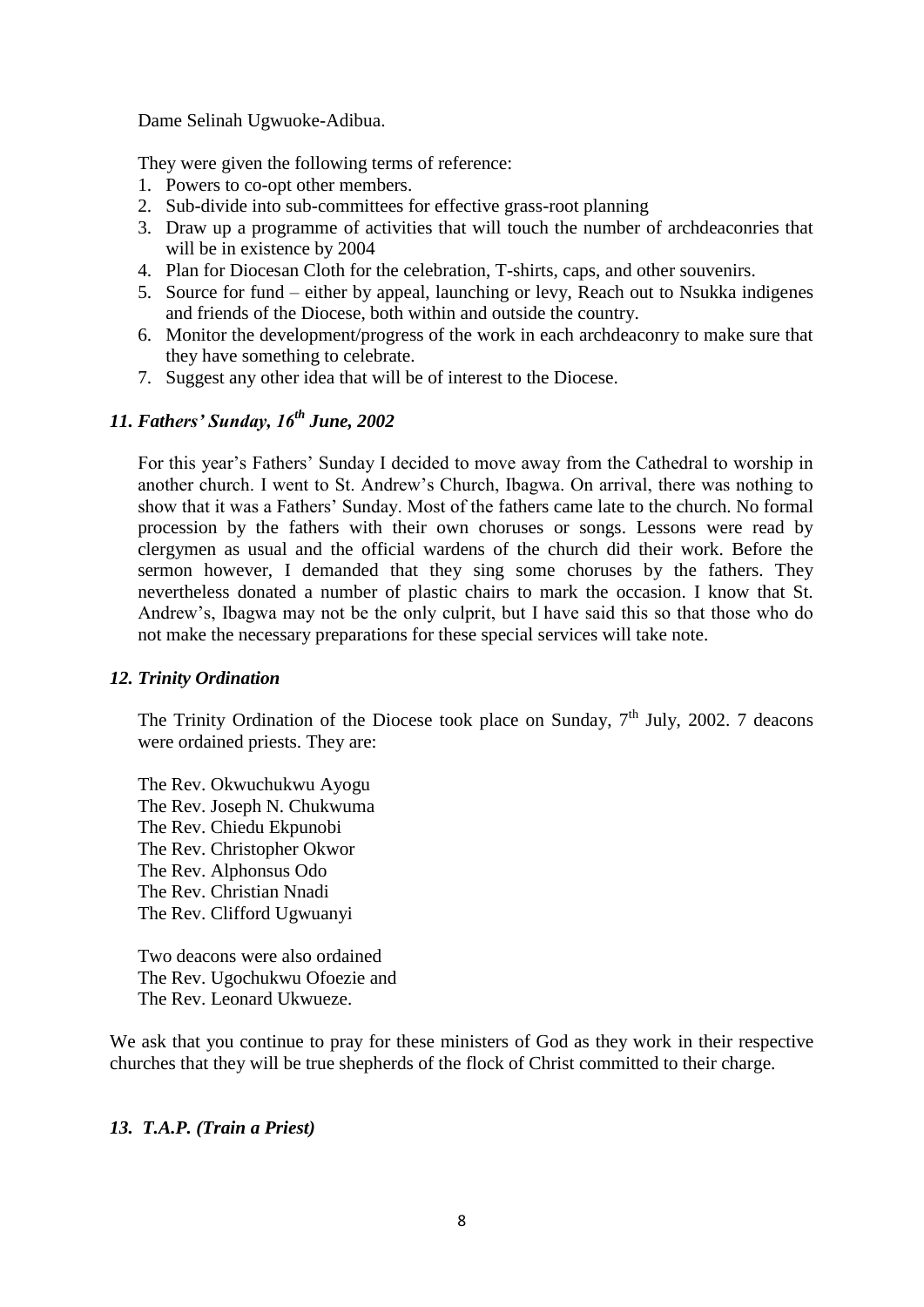In the early years of this Diocese, we appealed that individuals or organizations who want to identify with the ministerial training in the Diocese will indicate. We thank God that both individuals and organizations then took up the challenge. We are equally appreciative of those who responded to the call. For some years now, people are no longer coming forward to take up the challenge except the women. It is our aim that every church in this Diocese will be led by a clergyman and if so, it then means that we still need many people to be trained as pastors. I want to renew the appeal and ask that people or organizations once more come forward to indicate their interest. Today, the cost of supporting a student for one year will be about 25,00.00 (Twenty-five thousand naira only). I look forward to your response and God will bless you.

## *14. Conferment of Mother of Faith*

At St. John's Church, Onuiyi Nsukka on Sunday, 21<sup>st</sup> July, 2002 another 4 women who have showed exemplary faith and devotion in their Christian commitment were conferred with the title "MOTHER OF FAITH" (Nne-okwuke). We pray that they will not relent in their work for Christ.

## *15. The Work of Women in the Diocese*

At the appropriate time, the President of the Mothers" Union and Women"s Guild will give a comprehensive report of the activities of women in the Diocese. I simply want to express our profound gratitude for the contributions of the women in the development efforts of the Diocese. You know the role they have so far played in seeing that the Bishopscourt is brought to its present state. The walling of the compound which they pledged to do has started and the interior decorations and furnishings have almost been completed. More details will be given in their report. We also thank God for a very successful Annual Conference which they held at St. Johns" Church, Onuiyi – Nsukka. We thank the men who came out in good numbers to support them especially the knights of St. Paul and the University Community.

The Girls" Guild of the Diocese under the able and dynamic leadership of the co-ordinator, Dr. (Mrs.) Stella Ify Madueme, purchased one 18-seater Urvan bus.

## *16. Bishopscourt Project*

The report on Bishopscourt will be given by the Chairman, Diocesan Development Committee. I think that this is the last time the report on Bishopscourt will be appearing in our Synod as we hope to conclude everything about the Court after this Synod.

We shall embark on other projects as we are looking forward to the celebration of the  $10<sup>th</sup>$ Anniversary of the inauguration of the Diocese. Our next project is the building of a Cathedral for the Diocese. We thank all of you for your contributions in the Bishopscourt and hope that you will even do more as we start the Cathedral. God will bless you in Jesus" name.

## *17. Visit of the Presiding Bishop f Ecusa*

The Most Rev. Frank Griswold and wife, Phoebe, visited Nigeria in January 2002. Most Rev. Griswold is American"s equivalent of the archbishop of Canterbury. He came with two clergymen and a journalist – Canon Patrick Mauney, Director of Anglican and Global Relations and Canon Benjamin Musoke, Lubeja partnership Officer for Africa, and Miss Nan Cobbery, a journalist, for 'Episcopal Life''. He and his team spent from  $19<sup>th</sup> - 20<sup>th</sup>$  January in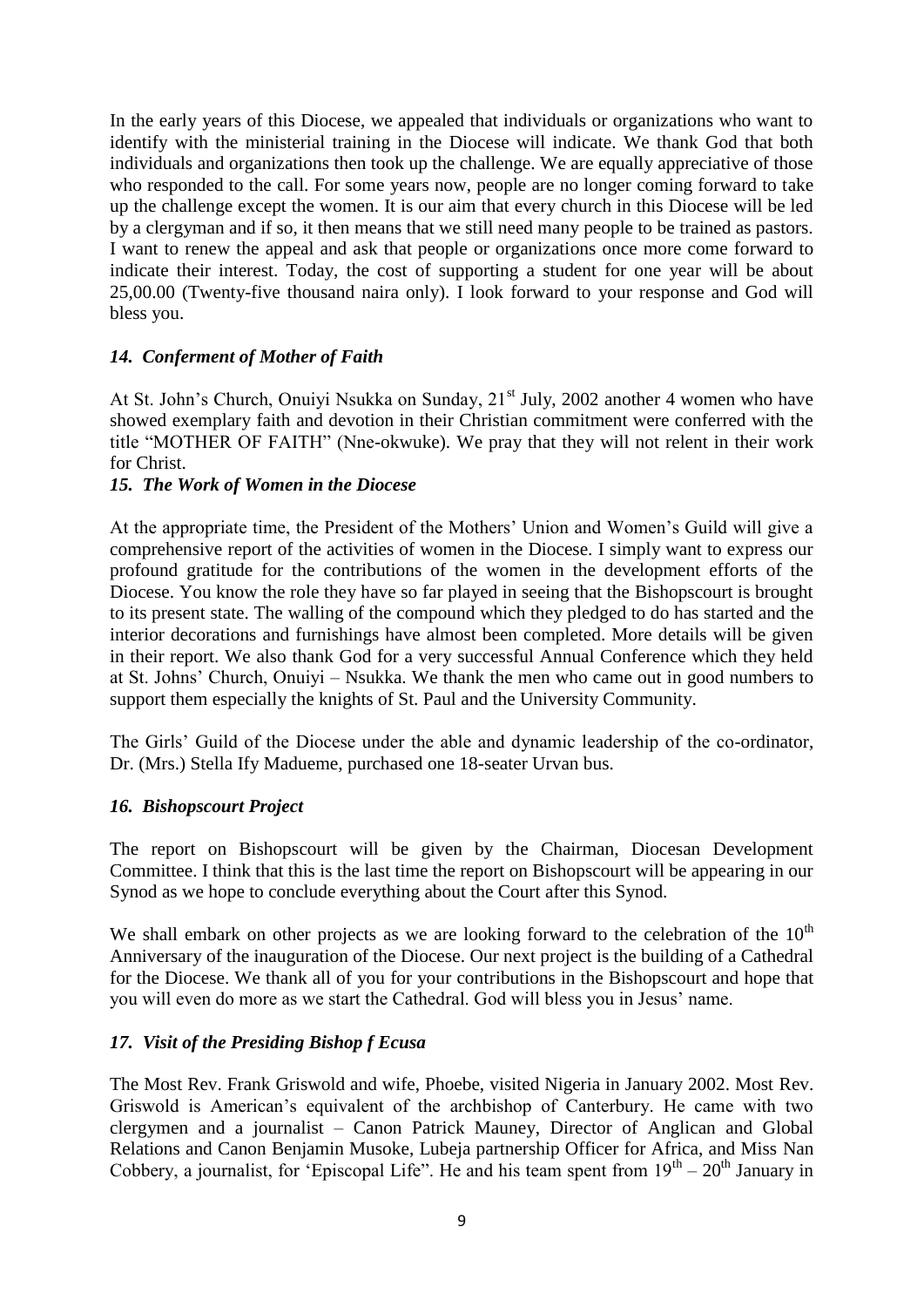Province II From the  $21^{st} - 24^{th}$  January he was at Agbarha-Otor with the Bishops of Church of Nigeria during their annual retreat.

## *18. Gift from Overseas*

Professor Onuorah, my Commissary in London, gave the Diocese ₤200 (two hundred pounds(. Professor Onuorah has occasionally given some pound sterling in support of the Diocese.

## *19. New Archbishop of Canterbury*

The Archbishop of Canterbury and Primate of All England, His Grace the Most Rev. Rt. Hon. Dr. George Carey, has indicated his willingness to retire by the end of November 2002.

A new Archbishop has been elected to succeed him. He is the Archbishop of Wales, The Most Rev. Rowan Williams. He will become the  $104<sup>th</sup>$  Archbishop of Canterbury and the spiritual leader of the Anglican Communion World-Wide.

## **CHURCH OF NIGERIA NEWS**

## *1. New Bishop*

During the Provincial Standing Committee at Umuahia in March 2002, the Provost of Ikala-Ilaje, Very Rev. Joshua E. Ogunele, was elected as the new Bishop of the Diocese following the retirement of the Rt. Rev. Dr. J.O. Arulefela. He has been consecrated and enthroned. It is our prayer that God will bless his ministry.

## *2. Bishops' Retreat at Agbarla-Otor January 21st – 24th, 2002*

The annual retreat of the Bishop of the Church of Nigeria was held this year at Ibru Anglican Retreat Centre, Agbarla-Otor in Ughelli Diocese. It provided the Bishops an opportunity of fellowship in which they reflected on some issues affecting the Church of Nigeria.

The Ibru Anglican Retreat Centre is a gift to the Anglican Church by Mr. Alex Ibru, who in his speech said that God gave him wealth, contentment and the mind to give. The Primate thanked him on behalf of the Church of Nigeria and prayed that his gesture should challenge other wealthy Anglicans to give from what God has given them to meet the needs of the Church.

The Ibru Anglican Retreat Center is open for conferences, seminars, retreats, etc. It has accommodation for over one hundred people. People from different Dioceses have had their retreats there. We hope that our Diocese will one day have hers there.

## **The Centre has:**

- (i) An international school for the age  $3 18$  years where he has already invested over N250 million
- (ii) A fully equipped hospital for women and children is located near the Center there which is worth over  $\angle 4200$  million.
- (iii) A hospital in the pipeline in Lagos worth several millions of naira, which he has promised to endow with N100 million when it is completed.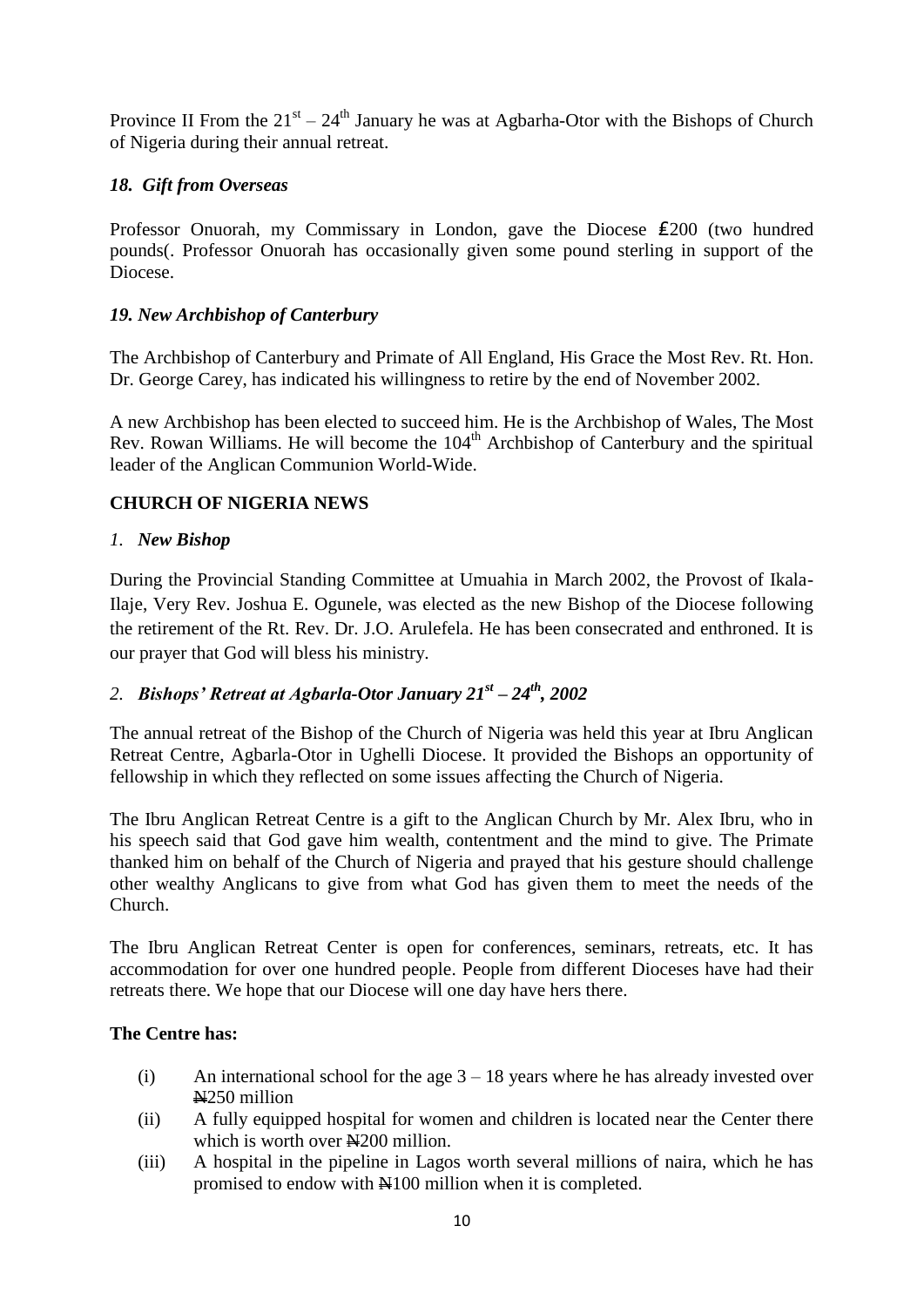(iv) He offered four free pages in the Sunday Guardian for publications for the Anglican Church.

Mr. Alex Ibru also loaned the Church of Nigeria New million to enable it pay for the Anglican Radio Station – Radio Crowther.

In his characteristic humility, he says that he does not feel that he is doing anything spectacular sine the money belongs to God and he sees himself as holding it in trust for God.

It is our prayer that his generosity will challenge us to work for God. We also pray that God will continue to bless his family.

## *3. Proposed New Provinces For Church of Nigeria*

There has been agitations from many parts of the Church of Nigeria that more provinces be created.. The Primate during the Standing Committee at Umuahia gave full details of the reasons for the proposals which will bring us to ten provinces.

If the proposals are accepted, after the constitutional amendments, Province II as we know it will be split into three provinces.

- (i) **Province On the Niger:** On the Niger, Enugu, Awka, Nsukka, Nnewi, Oji-River and Abakaliki.
- (ii) **Province of Niger Delta:** Niger Delta, Aba, Uyo, Ukwa, Calabar, Niger Delta North, Niger Delta West and Umuahia.
- (iii) **Province of Owerri:** Owerri, Orlu, Okigwe-North, Okigwe South, Mbaise, Ideato and Egbu.

Asaba which has been in Province II will then join Province of Bendel.

The Primate gave the assurance that the new arrangement will not result in increased financial obligations for the Diocese.

## *4. Lambeth 2008*

During our last Synod, I mentioned that the Church of Nigeria has already started to plan towards the 2008 Lambeth Conference. Every Diocese was told its Financial involvement towards the Conference. Our Diocese was told to contribute  $\mathbb{H}1,000,000$  (One Million Naira) only. We have started collecting our own and I hope that by the end of the year we shall be able to pay. I appeal to churches or parishes that have not paid theirs to do so immediately.

## *5. Training of Clergy for the Church of Nigeria*

The Church of Nigeria has proposed that from September this year, theological colleges will run a four year course instead of the three year course which has been operational.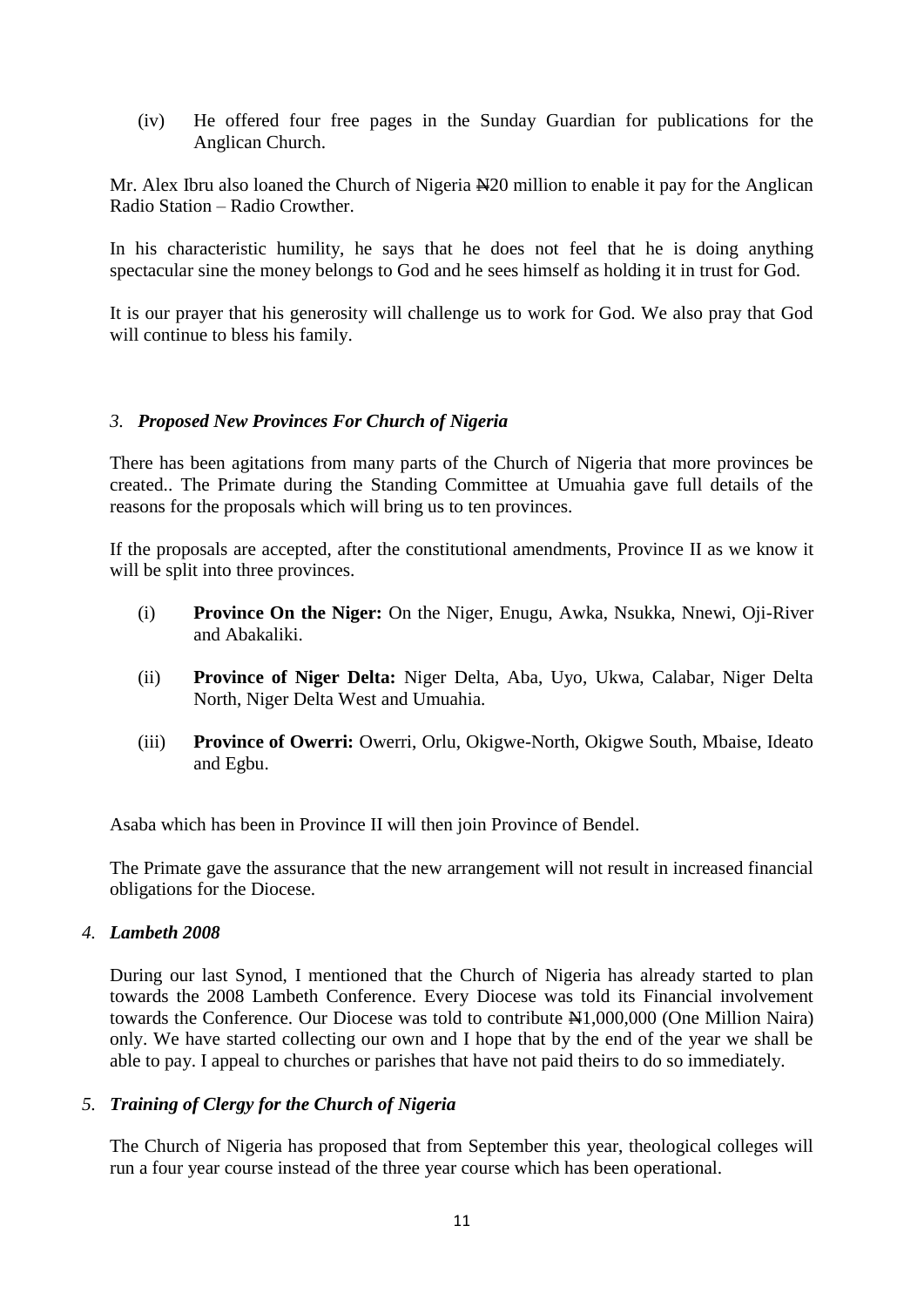It is intended that the three main languages of Nigeria – Igbo, Hausa and Yoruba – will be taught, and one of the four years will be for fieldwork in an area where the ordinand"s language is not spoken, so that our clergymen will be exposed to other cultures and languages in our country.

The Primate has equally proposed that in order to alleviate the financial problems faced by our theological colleges, an endowment fund will be set up. He has also suggested that bishops and clergymen will start contributing towards this endowment fund as follows:

- 1. Primate, Archbishops and Bishops  $\mathbb{H}2,000$  monthly
- 2. Provosts and Archdeacons  $-\frac{N1,000}{N}$  monthly
- 3. Canons  $-\frac{N500}{N}$  monthly
- 4. Priests  $-\frac{N250}{N}$  monthly.

This will run for three years starting from January 2002. This has to be deducted before the payment of stipends to the clergy.

## *6. Church of Nigeria Endowment Fund*

Since this Primate came into office, he has been working hard to see that the new vision of the church of Nigeria is realized. One of the objectives of the vision is to have a strong financial base for the church, so that the burden of assessment will be removed from the Dioceses; have enough fund for Church of Nigeria activities so that the burden can be less on the hosting dioceses. There will also be missionary Diocese. To realize this, the EARG (Eminent Anglican Resource group) was introduced but the response was not encouraging after some years.

A new system has now been introduced where the Church of Nigeria will raise 2000,000 Anglican to give the Church 5,000 (Five thousand Naira) only each, and this will enable the Church raise one billion naira needed by the end of December 2002 to see that Church of Nigeria becomes financially self-reliant. He calls this the Stewardship of Self-Reliance. In his paper presented at the Standing Committee he said, "there is an urgent need for the Church of Nigeria to be self-reliant so as to be more functional and effective in its operations. The Church of Nigeria which has been described as the fastest growing church and the largest concentration of Anglicans in the world will be strengthened and well-resourced to positively propagate a holistic gospel throughout the country and beyond".

Our Diocese is expected to produce at least 1,500 Anglicans according to the category we are in. We have already discussed this in our Diocesan Board and plans are on, not just to raise money for our own Diocese but to equally endow our Diocese. More details of our plan will be made known to you. It is our appeal that people will respond to this and we believe that there are many who can give more than N5,000 while those who will afford less will not be rejected. All of us will like to identify with the development effort of both the church of Nigeria and our Diocese.

## *7. Retirement of Bishops*

At the last Provincial General Synod held at St. James" Cathedral, Oke-Bola, Ibadan the retirement of the following Bishops was announced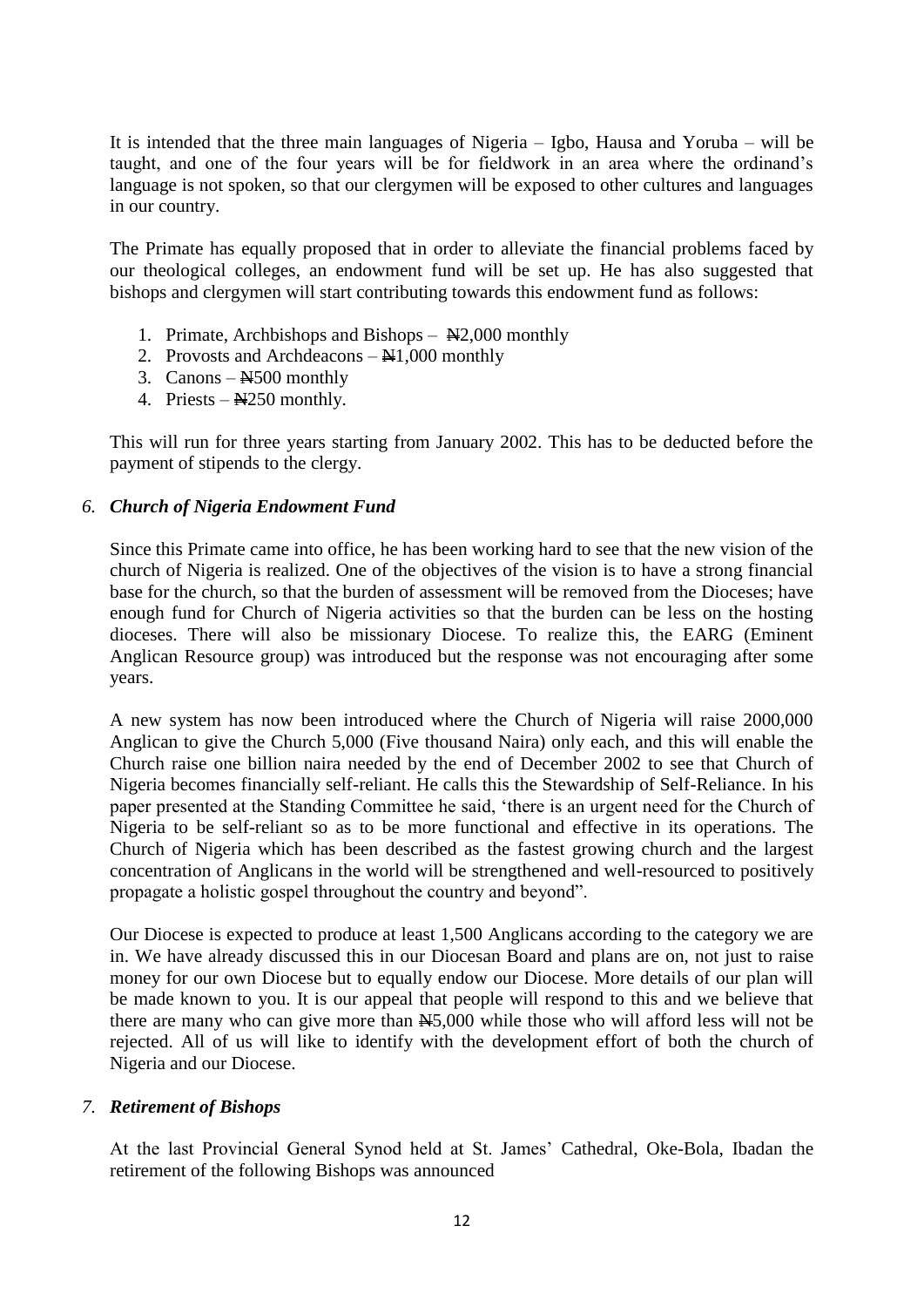- (1) The Rt. Rev. Prof. A. A. Iwuagwu Bishop of Aba
- (2) The Ret. Rev. N.A. Enuku Bishop of Warri
- (3) The Rt. Rev. S.O. Onyelade Bishop of Kabba
- (4) The Rt. Rev. A. A. Edionwe- Bishop of Benin.

Let us continue to pray for them as they plan for their retirement and ask that God will sustain them throughout the period of their retirement.

## **THE STATE OF THE NATION**

Recent events in our nation ought to be a matter of great concern to any well-meaning citizen of this great nation. In our former National Anthem we say:

"Nigeria we hail thee Our own dear native land Though tribe and tongue may differ In brotherhood we stand"

I doubt whether most of our leaders ever know what leadership entails. It is very unfortunate that the political parties that emerged at the end of the military, could simply be described as an amalgamation of selfish opportunists who see politics as a means of looting the nations" treasury for their own selfish ends. We lack patriotic leaders who love their country. Since last year, we have witnessed countless number of political murders in different parts of the nation.

The Attorney General of the Federation, Chief Bola Ige, was assassinated on 23<sup>rd</sup> December, 2001 and one wonders why the authorities have not been able to unravel the mystery surrounding his killing. Can it be that the hands of the authorities are there? In many states, the story is the same – destruction of houses of political opponents, killings, intrigue and false accusation abound. Politicians elected to represent the masses and plan for development and progress of the nation have abandoned their legitimate duty to the determent of the masses and the nation in general.

The nation therefore, has been plagued by insecurity of life and property, unemployment, non-payment of salaries of both civil servants and pensioners. Cultism has eroded our universities and for a greater part of the year, most universities remain closed.

During the last General Synod of the Church of Nigeria, the theme was "When the righteous are in authority the people rejoice; but when the wicked rule the people groan," Prov. 29:2

The Church has a very great responsibility at this time when the next election is fast approaching to pray for God"s intervention in our country. He has done it before. He will do it again. Christians are therefore urged not to shun politics any longer but to be actively involved in it so that we can vote righteous people into power.

It is sad that instead of planning for progress and well-being of the masses, leaders of our nation are busy planning for a second term when they have not justifiably concluded the first term.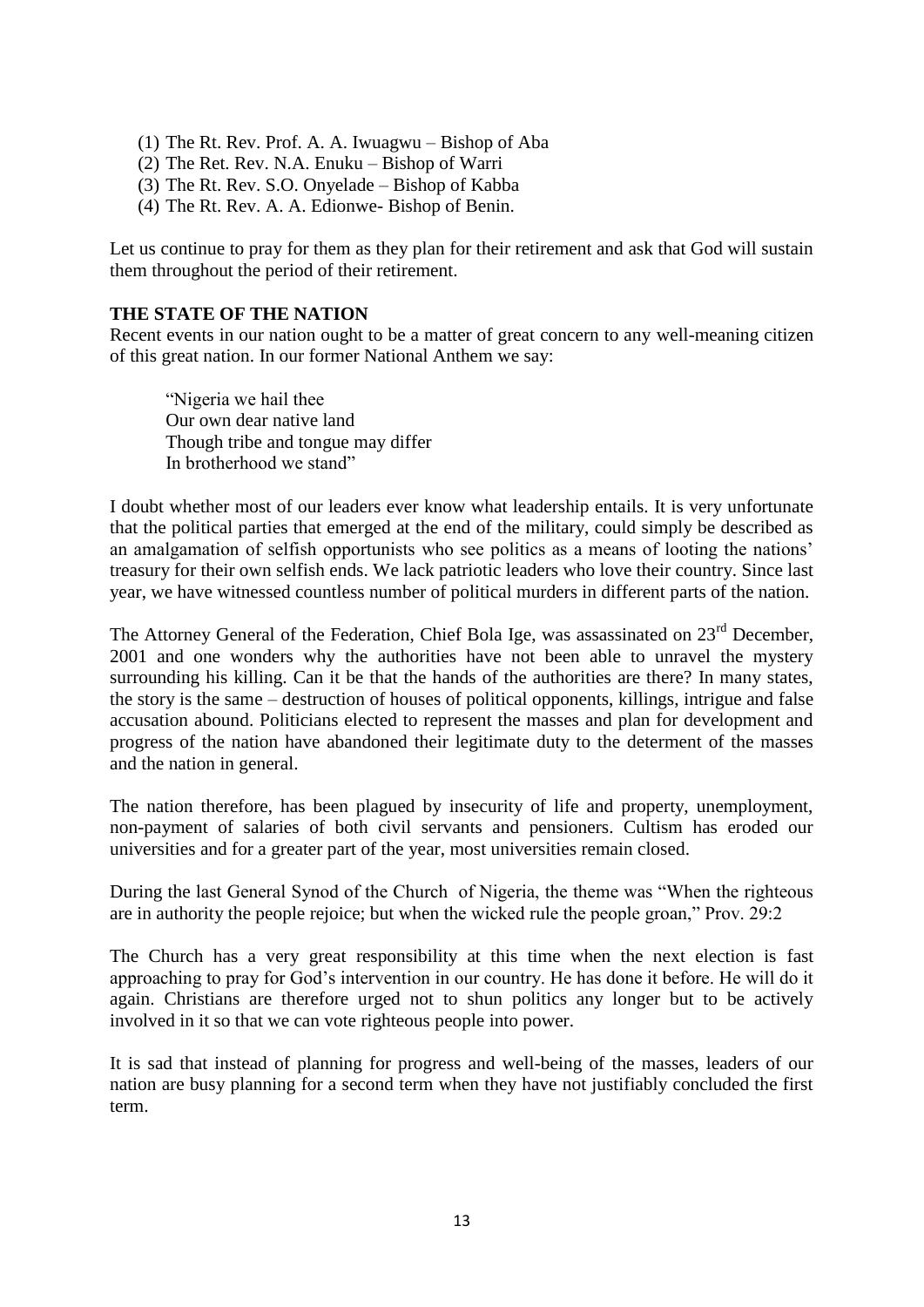Writing about Uganda in the Anglican World Trinity Edition 2002, the author said, "Uganda, a nation plagued by insecurity, where the chief law-breakers were the guardians of the law, where nothing worked economically and orphans were everywhere."

How true this is of Nigeria, but it is our hope that God will not allow this ugly trend to continue.

## **OBITUARY**

During the period in review, we lost the following people by death.

- 1. Lady Nene Onyekwelu
- 2. Rev. Can. A.E.D. Mgbemena
- 3. Mr. Bartholomew Eze –Ovoko
- 4. Mr. Ogbonna Chief Security Officer, U.N.N

Let us continue to remember their families in our prayers.

## **THE THEME OF THE SYNOD: "TRANSFORMATION AS THE NEED OF THE MOMENT"** *(ROMANS 12:2)*

"Do not be conformed to this world, but be transformed by the renewal of your mind, that you may prove what is the will of God, what is good and acceptable and perfect."

The word "transform" means to change something or a person in nature, in appearance or character. A steam engine, for instance, transforms heat into energy. In Christianity, conversion can transform the character of the convert. Transformation therefore, is the change into Christ likeness which Paul speaks of in 2 Corinthians 3:18, "All of us then reflect the glory of the Lord with uncovered faces; and that same glory, coming from the Lord, who is the spirit, transforms us into his likeness in an ever greater degree of glory."

The New American Standard Version translates it thus: "All of us with unveiled faces, seeing the glory of the Lord as though reflected in a mirror, are being transformed into the same image from one degree of glory to another."

Through the Holy Spirit"s agency, we become like the one we look at as we absorb the message of the gospel. Transformation can be equated with new birth or new creation as indicated in 2Corintians 5:17, "When anyone is joined to Christ, he is a new being, the old is gone, the new has come."

In the Old Testament, God spoke of transforming the nation of Israel individually. In Jeremiah 31:33 the Lord declare:

*" I will put my law in their minds and write it on their hearts, I will be their God and they will be my people".* 

When this happens, the individual is liberated and freed from the rule of sin in our daily lives and we are helped by the Holy Spirit to live the new life we share with Christ. He lives and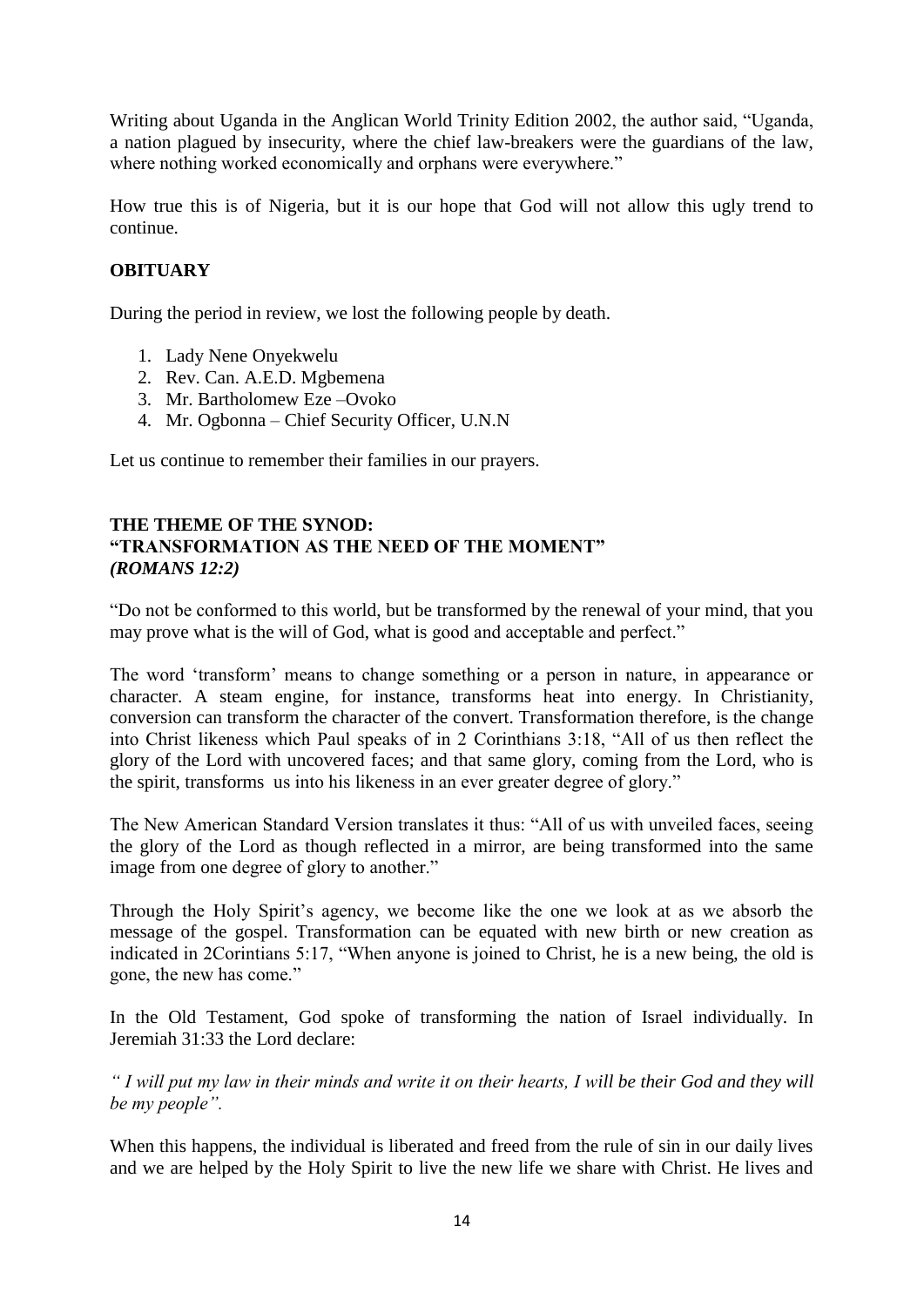walks in the spirit, bearing the fruit of the spirit as indicated in Gal. 5:2: "But the Spirit produces love, joy peace, patience, kindness, goodness, faithfulness, humility and selfcontrol."

Paul speaks of transformation as against the desire to conform with the standards of this world. The world and the desires of the world which are very attractive and easy to follow draw people away from God. Hence in 1John 2:15-17 we are warned: "Do not love the world or anything that belongs to the world. If you love the world, you do not love the Father. Everything that belongs to the world – what the sinful self desires, what people see and want, and everything in this world that people are so proud of – none of this comes from the Father; it all comes from the world. The world and everything in it that people desire is passing away; but he who does the will of God lives forever."

The call for transformation is so urgent today in our society where materialism, greed, corruption, and all kinds of vices are the order of the day. Today, people are no longer concerned about the standards set by God rather, they follow the standards of the world.

The Church which is meant to be the light of the world and the salt of the earth has joined in worldly pursuit and the true gospel is no longer preached in many places. The worl of God is now being proclaimed and interpreted with human wisdom and to many today prosperity gospel is the only message that has any meaning. A transformed person ought to be God"s show piece in the proclamation of the message of truth. According to Paul in 2 Corinthians 2:17: "We are not like so many others, who handle God"s message as if it were cheap merchandise, but because God has sent us, we speak with sincerity in his presence as servants of Christ."

## **OUR VALUE SYSTEM**

The value system of our society today needs a total transformation. Our attitude to wealth and material possessions has made people to neglect good societal norms like integrity, truth, dedication to duty, and honest labour. Our society today honourrs and adores the person who has wealth not minding how that wealth was acquired. The person that speaks and people listen is the one who counts money in millions. The person who speaks the truth is not listened to because he can"t afford to spray money. Ostentatious living has therefore given way to modesty. Justice in our courts go to those who can offer the highest bribes. Inflated contracts are offered by those in authority only to share the money without effectively executing the contact.

The Bible makes clear the danger of bribes. Exod. 23;8 says; "Do not accept a bribe, for a bribe blinds those who see and twist the words of the righteous" (cf Deut. 16:16).

## **OUR RELIGIOUS LIFE**

Jesus in his teaching condemned the hypocritical religious life of the scribes and Pharisees. In Mathew 15:8 he said, "These people honour me with their lips, but their hearts are far from me." How true this is of many today who profess Christianity. We hear the world of God but in most cases it has not changed our lives. In James 1:22 it is written – "Do not deceive yourselves by just listening to the word; instead, put it into practice." Part of true religion is also to "keep oneself from being polluted by the world." Millions attend crusades and revivals, fast and perform all religious ceremonies and yet they live in conformity with the standards of the world. God therefore, seems to be far away from us. People complain that they have fasted and prayed and yet God did not answer.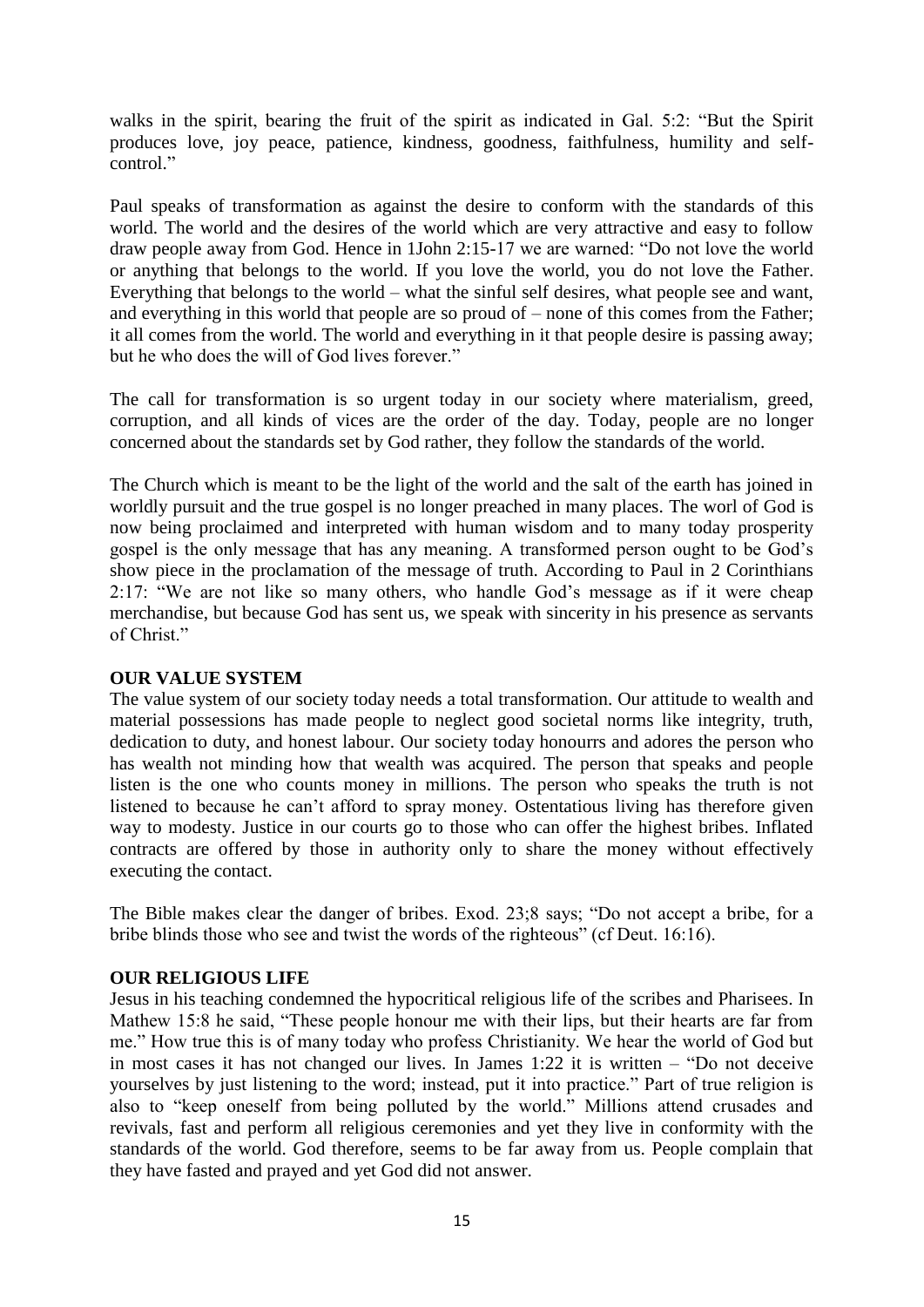Isaiah 58:4 says; "Your fasting ends in quarrelling and strife, and in striking each other with wicked fists. You cannot fast as you do today and expect your voice to be heard on high."

In verses 6 and 7, God states the kind of fasting that is acceptable to him: "is not this the kind of fasting I have chosen, to loose the chains of injustice… to set the oppressed from and break every yoke? Is it not to share your food with the hungry… when you see the naked to clothe him and not to turn away from your own flesh and blood."

## **OUR ATTITUDE TO WORK**

It is unfortunate that in our society today majority of workers are only concerned about their pay packet instead of the output in their places of work. People do not see their job as a way through which they will show their patriotism and commitment to the economic development of their fatherland. Excellence and productivity for many is not worth striving for. A teacher goes to school, clocks in and away he/she goes for his/her own business. Some live in places very far away from their schools and attend school twice or thrice in a week. Authorities do not help matter either. What concerns them is clocking in, not the output and therefore no proper supervision. No wonder the standard of education in our country has fallen greatly. Clerks in the offices have to be bribed before one"s file is produced or the file will be lost. Chief executives are known for their not being on seat; some even live in places very far from their official location. To compound the matter, workers are owed salaries for many months. The Bible speaks of employers of labour who fail to fulfill their obligations. James 5:4 says: "Look! The wages you failed to pay the workman who moved your fields are crying out against you. The cries of the harvests have reached the ears of the Lord Almighty."

## **TRANSFORMATION IN OUR POLITICAL PRACTICE**

The politics of bitterness and hate as currently played in our country does not make for national progress and economic development.

Political assassinations abound in many parts of the country with the result that perpetrators of these heinous crimes are not detected and brought to book. Arms are imported illegally and thugs trained and armed for personal security. This poses a great threat for the nation as time will come when they will have nothing to do and the only alternative will be to resort to armed robbery. Politicians ought to learn that governance is not a do or die affair and that people should not get into offices by force, rather through the mandate of the people. Our politicians have to learn from other civilized societies where people go into politics for the service they will render and not for what they will get. The amount of money that is spent to perpetuate one"s stay in office should gainfully be utilized for establishing industries to create employment opportunities for millions of our unemployed youths who through frustration resort to crimes. It could equally be used as in some countries to pay unemployment allowance.

A transformed political understanding will mean letting Jesus be the Lord of our political practices as He is the Lord in our Church attendance. Every politician needs God"s transforming grace in order to live out what Christ taught. According to Prov. 29:2; "When the righteous is in authority, the people rejoice but when the wicked rule, the people groan.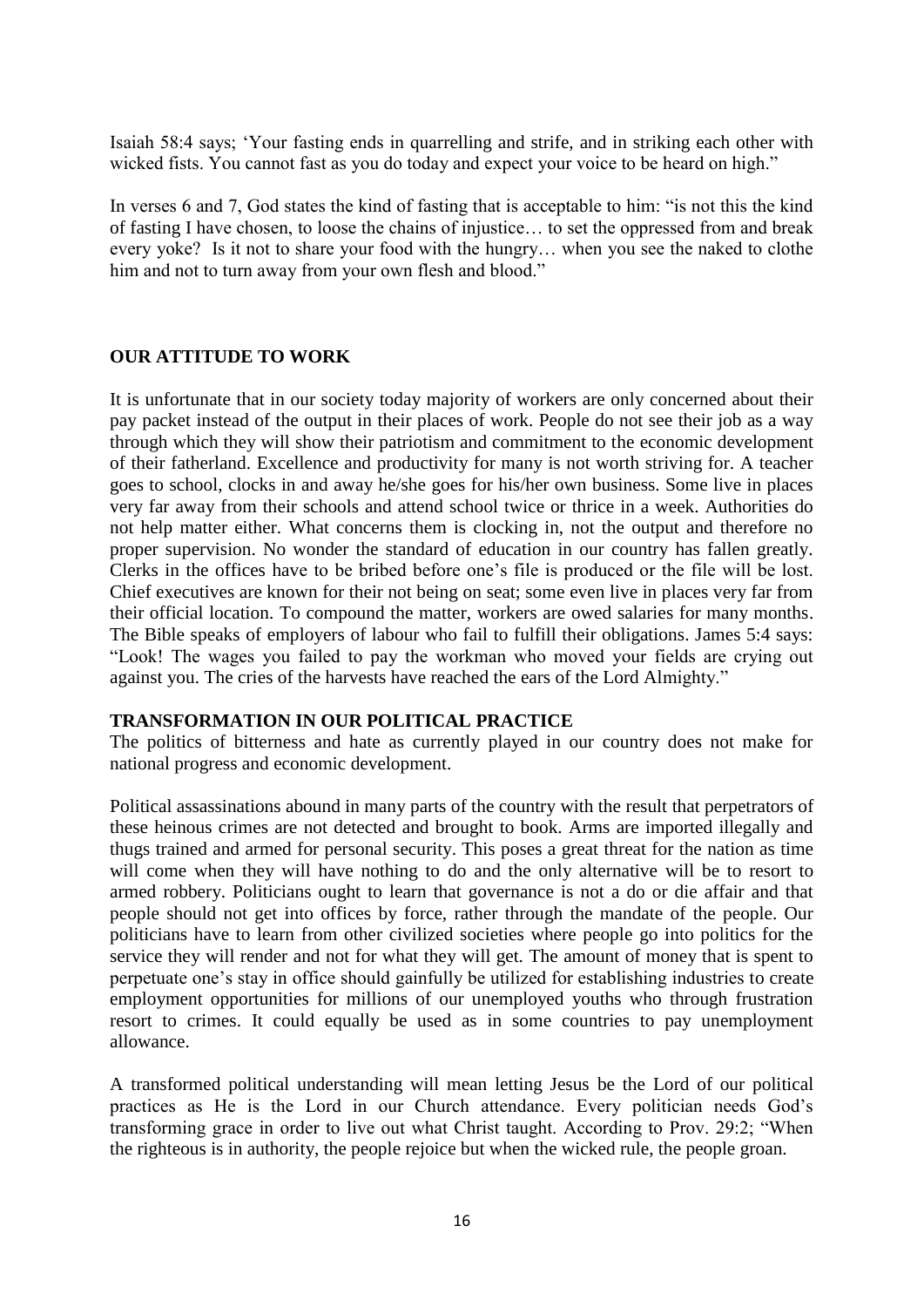## **TRANSFORMATION IN HUMAN RELATIONS**

The world today is torn apart by strained relationship between one nation and the other. The wealthy nations are economically trying to strangulate the poor nations. In many places, religious belief is a force that places people of one faith against those of another faith. In others race, tribe or language could be responsible for causing unhealthy rivalry and division. Most of the problems that face us today as a nation are because of very poor human relations. Ethnicity and tribalism which have eaten deep into our society have made progress and stability difficult if not impossible in our country. The biblical injunction to love your neighbor as you love yourself and do unto others as you will like them do to you is not heeded. Federal appointments in most cases are not to people qualified to do a job but to relations of those in authority. An ordinary business man could be awarded a contract which an engineer will execute only for him to hire the services of an engineer. Religious conflict between Christians and Muslims in our country has taken much toll both in life and property especially in the Northern part of the country where it is becoming increasingly impossible for Christians to live in the same community with their Muslim brothers and sisters. Christians are not given a place to build their church. Hence, one section of the country is operating on the constitution of the land while another is operating on its own religious law. Even among people of the same religious belief, there is sour relationship. In Christianity, for instance, there are places where the main Christian denominations are antagonistic towards their sister denominations. It is now no secret that we have denominations that now compel their members to vote only for people from their particular denomination, without taking into consideration the kind of person to be voted in. Muslims on their part educate their own people not to vote for any Christian. This attitude does not make us one nation and tends to polarize instead of uniting us. A transformed mind will always be concerned with the best in the interest of the society.

## **TRANSFORMATION OF OUR ENVIRONMENT**

In Genesis 1:28 God enjoined man: "Have many children, so that your descendants will live all over the earth and bring it under control." The question we have to ask ourselves is: what practical things should we do to make this world a better place to live in? I usually tell my clergymen and other workers in the Diocese to see that before they leave any station, they make it better than what they met on arrival. If this is done, within a short time, you would have created an environment where any worker who comes there will be happy to work.

In many parts of our country today, government effort to change our environment is being thwarted by some selfish individuals who do not consider the interest of the masses. Reports of the vanalization of telephone lines, NEPA installations and other items meant for the public abound. In most cases, public demonstrations end up in destroying properties, whether individuals or government, with the result that instead of adding to what is already in existence, we continue to replace one thing or even lose the one we have put in place. What use are we making of the natural resources that God has given us? Are these being harnessed and utilized for the improvement of the living condition of the masses? In some parts of the country, erosion has either destroyed crops or houses causing untold hardship to those affected.

Government has a responsibility to initiate plans that can alleviate the suffering of such a community.

## **CONCLUSION**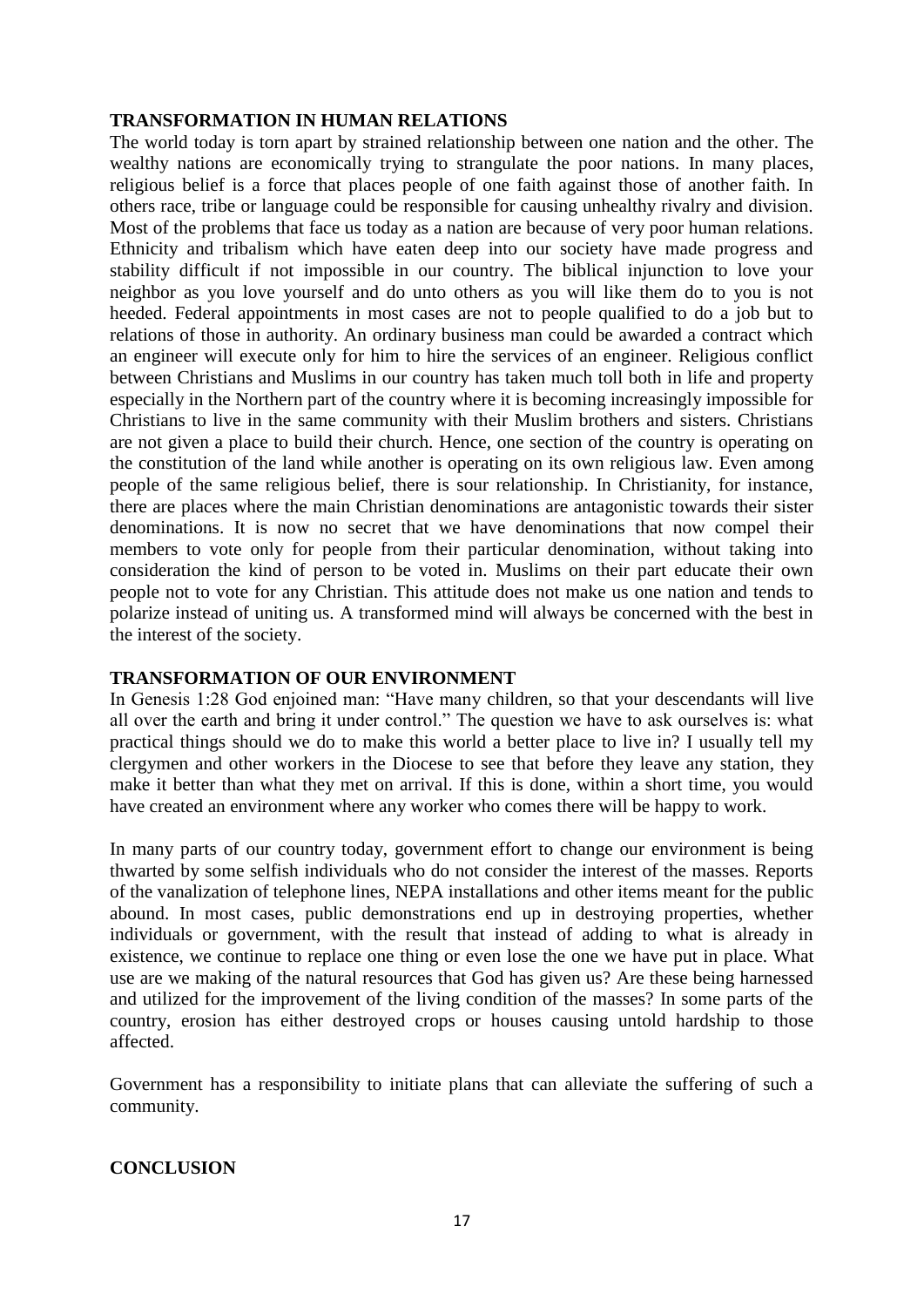Brothers and sisters in Christ, Paul tells us not to conform any longer to the pattern of this world, but that we be transformed by the renewal of our minds which means our hearts, our desires, our thoughts and purposes and indeed our entire inner life.

It is his thought that by self-offering and submission, we open ourselves to God, and thereby bring to an end any resistance to the in dwelling Holy Spirit that may have been in us before. The renewed mind enlightened by the Spirit, will compare the options and then perceive what course of action will best please God.

As Christians, we have to make a conscious effort to submit to the rule of Christ"s Holy Spirit which is no easy matter in this permissive and materialistic society.

According to Hebrews 12:1; "Let us lay aside every weight, and sin which clings too closely" and refuse to be conformed to this world.

It is therefore, my prayer that God alone who can transform, will through His Holy Spirit, transform us both as individuals and the society at large.

Thank you for patient listening and remain blessed in Jesus" Name.

## **ADMISSIONS AND CONFIRMATION – OCTOBER 2001 – SEPTEMBER 2002**

We thank God that he gave us his enabling grace as we went round in our pastoral work throughout the Diocese.

Within the year in review, we have admitted 112 girls to the Girls' Guild, 200 women to the Women"s Guild, 71 to the Mothers" Union, while 96 men have been admitted to the Christian Fathers" Fellowship.

A total of 2925 candidates have been confirmed: 886 males and 2039 females.

|                                |                                 |     |      |                   |     | <b>CONFIRMATION</b> |                |              |
|--------------------------------|---------------------------------|-----|------|-------------------|-----|---------------------|----------------|--------------|
| <b>PARISHES</b><br><b>DATE</b> |                                 | G.G | W.G. | M.U.              | CFF | <b>MALES</b>        | <b>FEMALES</b> | <b>TOTAL</b> |
| 7/10/2001                      | St. Mark's Ohodo                | 2   | 2    | 5                 |     | 16                  | 57             | 70           |
| 14/10/2001                     | St. Paul's Udah                 | -   | 6    | $\overline{c}$    | ٠   | 26                  | 47             | 73           |
| 15/10/2001                     | St. Stephen's, Ogurte           |     | 9    |                   | -   | 19                  | 83             | 102          |
| 20/10/2001                     | All Stains', Obollo-Afor        | -   | 1    | $\qquad \qquad -$ | ٠   | 14                  | 39             | 53           |
| 4/11/2001                      | St. Stephen's Neke              | 27  | 7    | 11                | ٠   | 29                  | 75             | 104          |
| 9/12/2001                      | St. Andrew's, Ibagwa            | 4   | 14   | $\overline{c}$    |     | 70                  | 195            | 265          |
| 13/1/2002                      | St. John's, Onuiyi-Nsukka       | 5   | 5    |                   |     | 27                  | 26             | 53           |
| 16/1/2002                      | St. Philip's, Eha-Amufu         | 15  | 29   | 8                 |     | 48                  | 183            | 231          |
| 18/1/2002                      | Emmanuel Church, Alor-Agu       |     | 10   |                   |     | 55                  | 100            | 155          |
| 3/2/2002                       | St. Mary's Church, Mbu          | 3   |      |                   |     | 18                  | 36             | 54           |
| 17/2/2002                      | St. Cyprian's Chapel (Sec. Sch) |     |      |                   |     | 26                  | 50             | 76           |

The table is shown as follows: